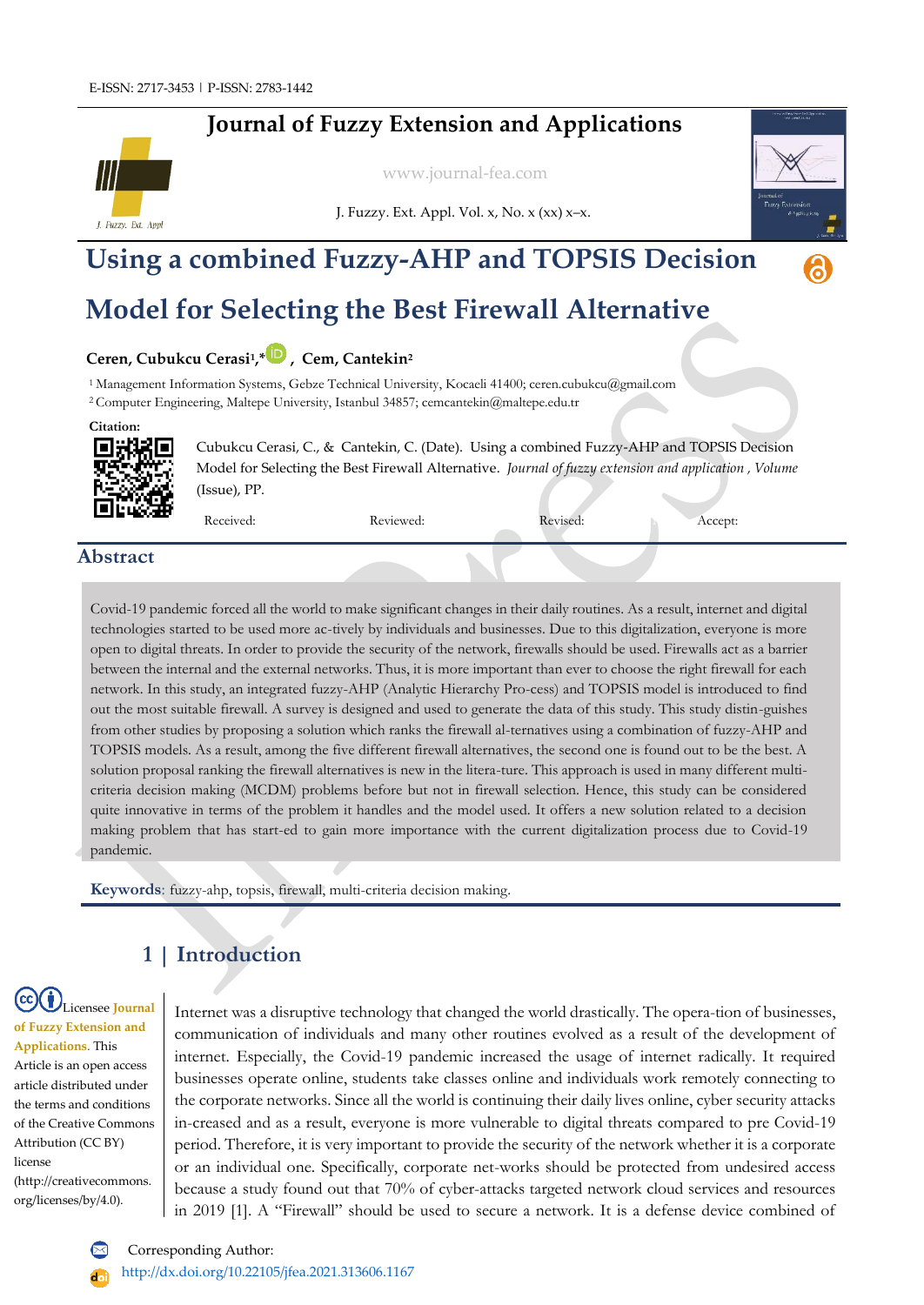

software and hardware products that protect any network from outsider's unauthor-ized access [2]. Firewalls define, control and limit the access to the available network so they basically act as a gateway between the internal and the external network [2, 3].

The most important feature of a firewall is to keep the resources secure within the network behind the firewall. Also, a firewall should have the following; spoofing pro-tection, network address encryption, user authentication, data encryption, bandwidth management and digital signature [2]. In large corporations, more than one network administrator is responsible from the operation of the network [4]. However, it is dif-ficult to preserve a consistent strategy when there are many people responsible from the same tasks. Therefore, the human error factor is too much to ignore in the config-uration of networks and the firewalls. According to a study, sixty percent of security breaches in 2019 were caused by network administrators' mistakes [1]. Thus, extra care should be given while setting up the firewall and ensuring the network security. Network administrators mainly consider the following while choosing their firewall needs; cost, performance, technical support, scalability, ease of use and configura-tion, remote and basic access control, preventing denial-of-service attacks and track-ing logs of Internet usage [2, 3, 5]. However, the major factor for many corporations in the selection of firewall is the cost vs performance balance [5].

The rapid development of technology provided many opportunities to everyone. While this seems great, it actually creates the paradox of choice [6] because decision makers had to evaluate all the alternatives before making a decision in order the choose the best option for their needs [7]. Hence, decision makers prefer to get assis-tance from the software systems called Decision Support Systems (DSS). These sys-tems receive certain data as input, evaluate the data, perform necessary calculations and deliver the best alternative as an output. DSS can use many different models in its calculations. Among most well-known model in Multi-Criteria Decision Making (MCDM) is AHP. It deals with complex issues that include both qualitative and quan-titative considerations. It was developed by Saaty in 1970s [8] and uses a pair-wise comparison method to find the corresponding weights of each criteria which are part of the decision making model. Also, AHP systematizes the most important elements of an issue into a hierarchy, similar to a family tree. [9].

Fuzzy set theory is applied to model the ambiguity and vagueness in decision making problems surfacing due to the subjectivity of human judgement [10]. Lin-guistic terms are used to indicate the preferences of the decision maker. The first scholars who study the decision-making problem with fuzzy sets were Zadeh and Bellman [11]. Fuzzy-AHP started to be used based on fuzzy set theory to eliminate the uncertainties of the AHP technique. The first studies using fuzzy-AHP method was performed by Van laarhoven and Pedrycz [12]. Later on, other academics also used and developed this model in different decision making problems [13-18]. For pair-wise comparisons, Chang introduced triangular fuzzy numbers (TFN) [13]. TFNs based on geometric means are used in this paper to evaluate the preferences of deci-sion makers because it is easier to realize and measure using TFNs.

TOPSIS stands for Technique for Order Preference by Similarity to Ideal Solution. This method was first used by Hwang and Yoon [19]. It is a multi-criteria method for deciding on the best alternative from a limited number of possibilities. The main prin-ciple is that the chosen alternative should be the closest to the positive ideal solution (PIS) but should be the furthest away from the negative ideal solution (NIS) [20, 21, 22]. Due to its comparatively simple mathematical approach, TOPSIS is a highly preferred technique [23]. It has, however, been chastised for its inadequacy in dealing with ambiguous problems [24]. Nonetheless, fuzzy logic-based solutions, such as the fuzzy AHP, can overcome the issues that arise during the subjective evaluation pro-cess. Fuzzy AHP is also commonly employed in real-world scenarios to tackle deci-sion-making issues. As a result, this study devised an integrated process that com-bines the fuzzy AHP and TOPSIS methods. The criteria weights were determined by fuzzy AHP in the first phase of the proposed approach, and the alternatives were ordered using TOPSIS in the second phase.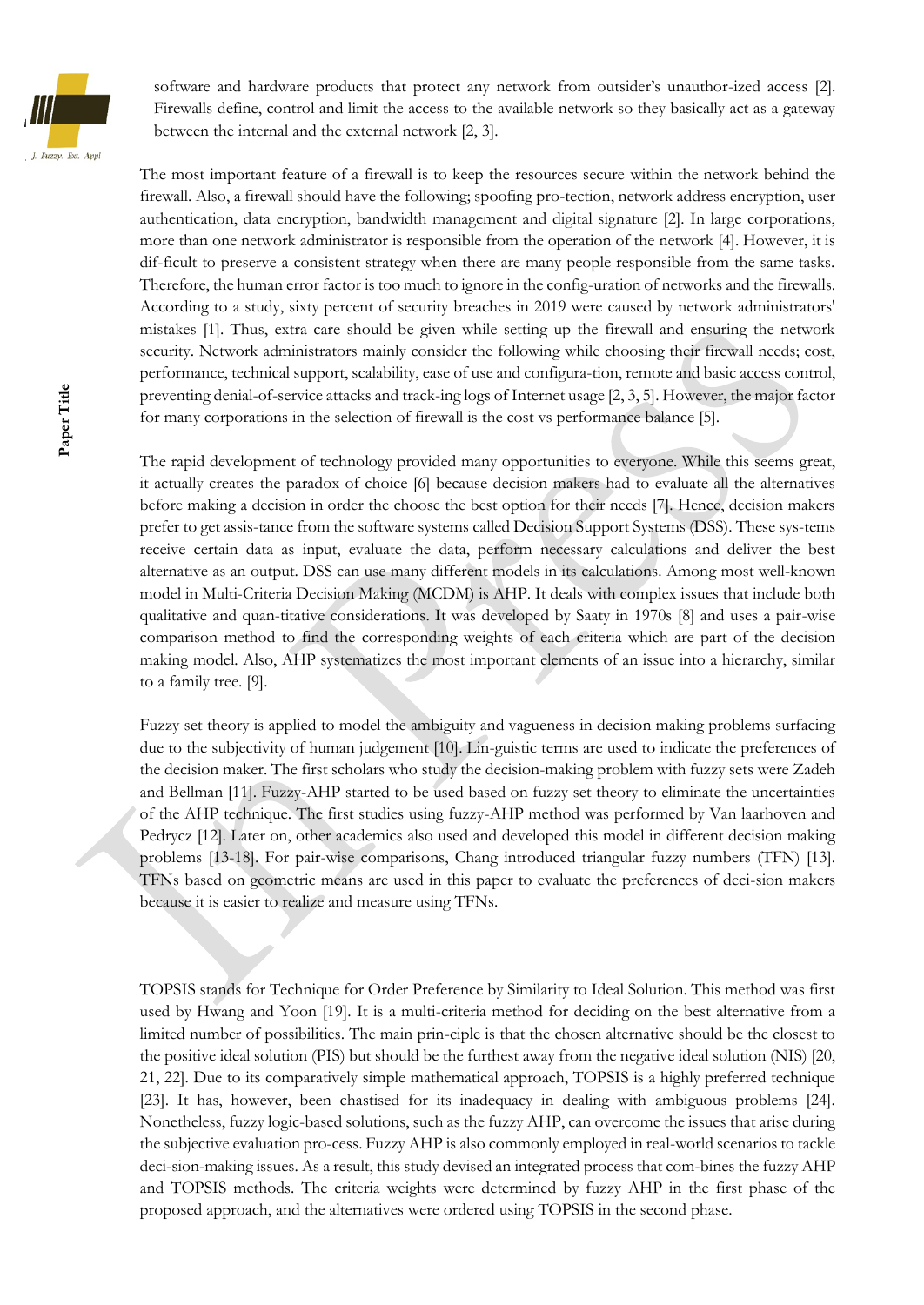The aim of this study is to initially outline the main decision criteria for selecting a firewall and then rank the alternative product offers that can meet the firewall needs of an institution. Considering the previous studies mentioned above, it is seen that the integrated fuzzy-AHP and TOPSIS approach is applied in several different decision making issues in many different fields, but not in this one. A solution proposal rank-ing the firewall alternatives is new in the literature. For this reason, this study distin-guishes from others by providing network administrators a new perspective for select-ing the best firewall alternative for their institutions.



## **2 | Methods**

This paper deals with a MCDM problem and it will use the combination of fuzzy-AHP and TOPSIS approaches to explain this problem and will choose the best fire-wall alternative among several different options. Fuzzy- AHP is the merge of two different methods; fuzzy set theory and AHP. This method will be integrated with TOPSIS in order to rank the firewall alternatives.

#### **2.1 | Analytical Hierarchy Process (AHP)**

AHP is a well-known MCDM technique to rank the decision alternatives. In AHP, you develop a hierarchy starting from upper level criteria and go one level down with each sub-criteria and at the bottom level, you sort the alternatives. All of the criteria and sub-criteria along with alternatives are then compared pairwise using a scale from 1 to 9 that transforms the choices of humans among existing alternatives as equally, weakly, moderately, strongly and very strongly. In the pairwise comparison matrix, a value of 9 states that one factor is extremely more important than the oth-er, a value of 1/9 states that one factor is extremely less important, and a value of 1 states that both factors are equally important [25]. Despite its success and logical simplicity, this approach is frequently criticized for its incapability to effectively manage the ambiguity related with decision makers' perspective to exact numbers [14, 17, 26]. Fuzzy set theory is introduced to remove this restriction, and started to be used with AHP method.

### **2.2 | Fuzzy AHP**

The fuzzy-AHP method is an advanced technique using the fuzzy set theory de-signed to handle the ambiguities and uncertainties in decision making problems. A membership function, that allocates each object a degree of membership between 0 and 1, characterizes a fuzzy set. The terms 'large, medium, and small' are applied to capture a scope of numerical values in this set [17]. Chang presented triangular fuzzy numbers (TFN) for expressing the smallest and largest possible number of each scale in a pairwise comparison [13]. This study is based on Chang's approach of TFNs. It uses crisp values 1,3,5,7,9 as the geometric means of each linguistic term and calcu-late the TFNs for each one accordingly. In line with this calculation, "equally" is rep-resented as  $(1,1,1)$ , "weakly" is represented as  $(2,3,4)$ , "moderately" is represented as (4,5,6), "strongly" is represented as (6,7,8) and "very strongly" is represented as (9,9,9).

#### **2.3 | TOPSIS**

TOPSIS is a simple and easy-to-implement MCDM strategy that is implemented when the user prefers a simpler weighting approach. This method ranks the alterna-tives and identifies the best alternative which is close to the PIS and far from the NIS. PIS denotes a solution that maximizes benefit criteria while minimizing cost criteria, whereas NIS denotes a solution that maximizes cost criteria while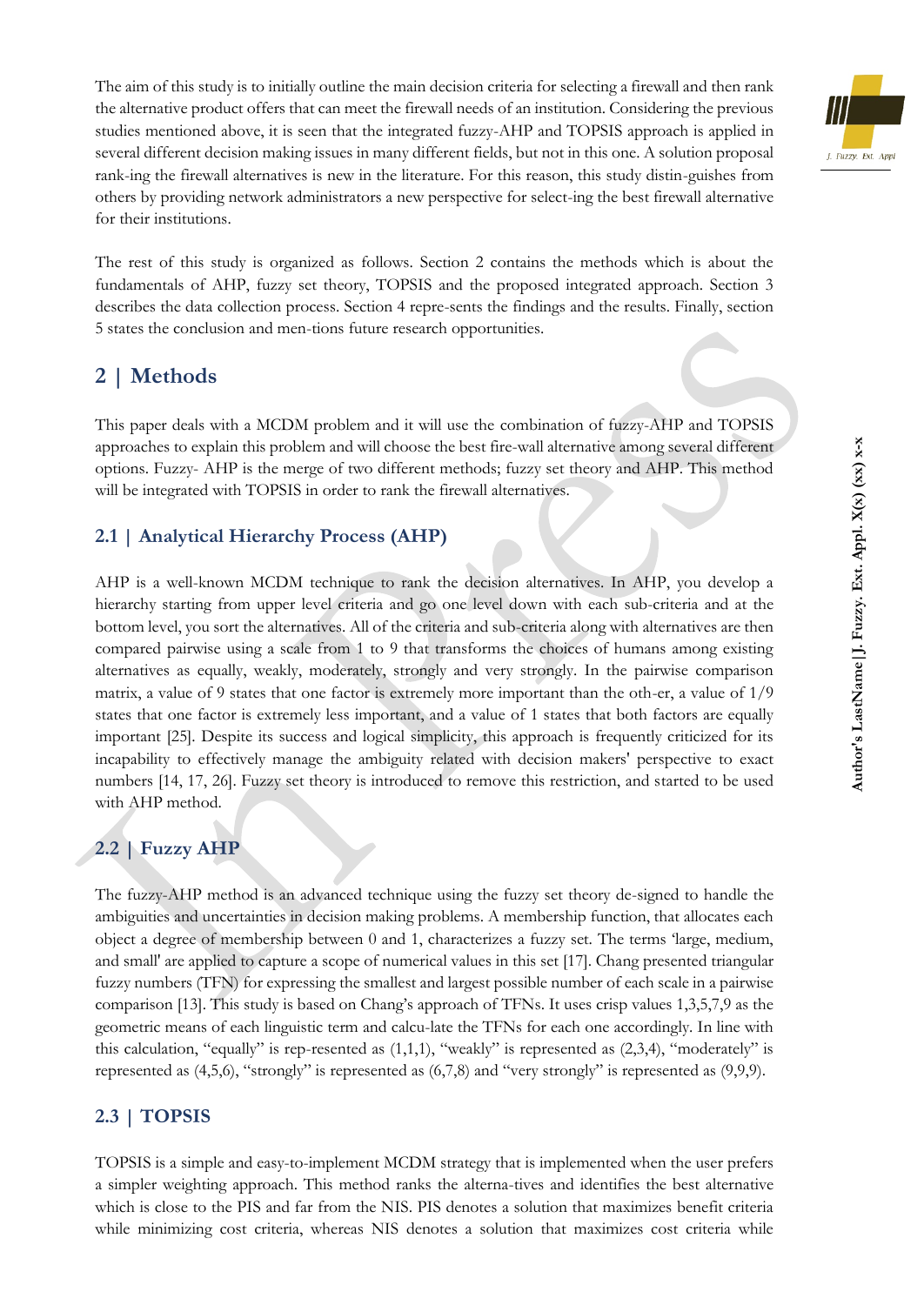

minimizing benefit criteria [27]. The TOPSIS technique considers both PIS and NIS distances, with the best option being the one that is geometrically closest to PIS and farthest from NIS [28]. Alternatives are graded based on how closely they resemble the ideal solution, avoiding the situation when one option is comparable to both PIS and NIS.

### **2.4 | Proposed Approach**

In this study, a two-step approach is used integrating fuzzy-AHP and TOPSIS methods. The linguistic preferences of experts are mapped with triangular fuzzy numbers using the fuzzy-AHP approach to decide the preferences and relevance of one criterion over another. The fuzzy-AHP method uses a decision hierarchy and pairwise comparisons between criteria. The alternatives are then ranked using TOPSIS based on their overall performance. There are many studies in the literature that combines these two techniques together in order to solve complex MCDM prob-lems [29- 33]. The proposed approach is as follows:

• The linguistic preferences of experts are transformed into TFNs in order to compare the alternatives.

• Using the fuzzy-AHP approach, pairwise comparisons of criteria and alterna-tives are calculated in order to find out the weight vectors of criteria and deci-sion alternatives.

• TOPSIS method is used to normalize the decision matrix, calculate PIS and NIS and finally, rank all of the alternatives.

## **3 | Data Collection**

The data collection phase is divided into two parts. In the first part, data were col-lected from five experts to determine the criteria used in the decision model and the importance (weighting coefficients) of those criteria. In the second part, bids were collected from suppliers in order to identify the alternative services to be used in the model.

During the first stage of data collection, face-to-face interviews were conducted with various experts working in public and private sectors to assess the criteria to be used in the decision-making model. The survey asked for the weight coefficients of the criteria in three main groups and the weight coefficients of the sub-criteria for each group. The characteristics of the five experts participated in this research were as follows; one expert was working as a faculty member at the university, two were engineers and the other two were managers. The expert with the least professional experience was an engineer with 5 years of experience and the most experienced was an IT manager with 28 years of experience. The average professional experience of experts was 16 years.

At the second stage, suppliers providing corporate firewall services were contacted. Pricing and service details were requested for a firewall to be used in a cyber-security laboratory to be constructed at the university. Bids were received from service pro-viders as proforma invoices. Collected bids can be seen in Table 1. Afterwards, a hierarchical structure showing criteria and sub-criteria was constructed for selecting the best firewall alternative problem. This structure is shown in Figure 1.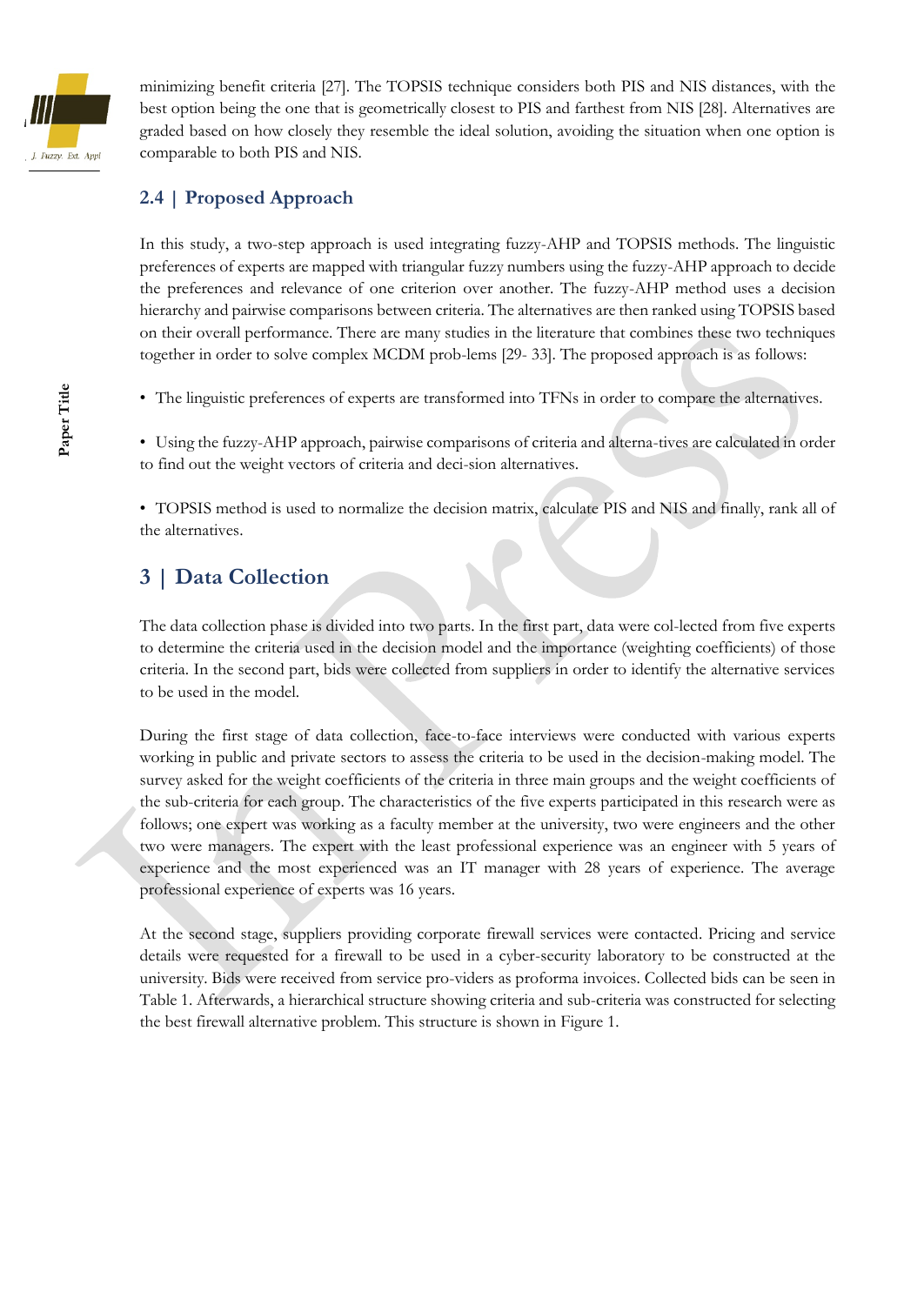



**Fig. 1. Hierarchy for Firewall Service Provider.**

#### **Table 1. Collected Firewall Alternatives from Service Providers**

|                | $\cos T$       |                      |                                           |                           | <b>CAPACITY</b>    |                          |                         | <b>PRODUCTIVITY</b>                   |                                               |
|----------------|----------------|----------------------|-------------------------------------------|---------------------------|--------------------|--------------------------|-------------------------|---------------------------------------|-----------------------------------------------|
| ALT.           | Price<br>(usd) | Licence<br>fee (usd) | After<br>warranty<br>support<br>fee (usd) | Licence<br>term<br>(year) | Number<br>of users | Number<br>of<br>sessions | Band<br>width<br>(mbps) | Total<br>cost<br>per<br>user<br>(usd) | Total<br>support<br>cost per<br>user<br>(usd) |
| A1             | 5045           | 1400                 | 1400                                      |                           | 1500               | 3000000                  | 8000                    | 4,29                                  | 0,93                                          |
| A2             | 7600           | 1900                 | 1900                                      |                           | 2500               | 6000000                  | 6000                    | 3,8                                   | 0,76                                          |
| A3             | 7722           | 5019                 | 5019                                      |                           | 500                | 8000000                  | 36864                   | 25,48                                 | 10,03                                         |
| A4             | 7722           | 15058,5              | 15058,5                                   | 3                         | 500                | 8000000                  | 36864                   | 15,18                                 | 10,03                                         |
| A <sub>5</sub> | 24750          | 16087,5              | 16087,5                                   |                           | 2500               | 8000000                  | 81920                   | 16,33                                 | 6,43                                          |

# **4 | Results**

## **4.1 | Fuzzy AHP Results**

In order to determine the best firewall service provider among the alternatives, ini-tially, the fuzzy comparison matrix of the main criteria was developed by a pairwise comparison relevant to the overall goal; given on Table 2.

Following the comparison of main criteria, the comparison matrices of sub-criteria regarding each main criterion were constructed. Table 3 shows the fuzzy comparison matrix of the sub-criteria and the weights of each sub-criterion in regard to main crite-rion C1 as an example. A total of 3 matrices were constructed for all sub-criteria with regard to their main criterion.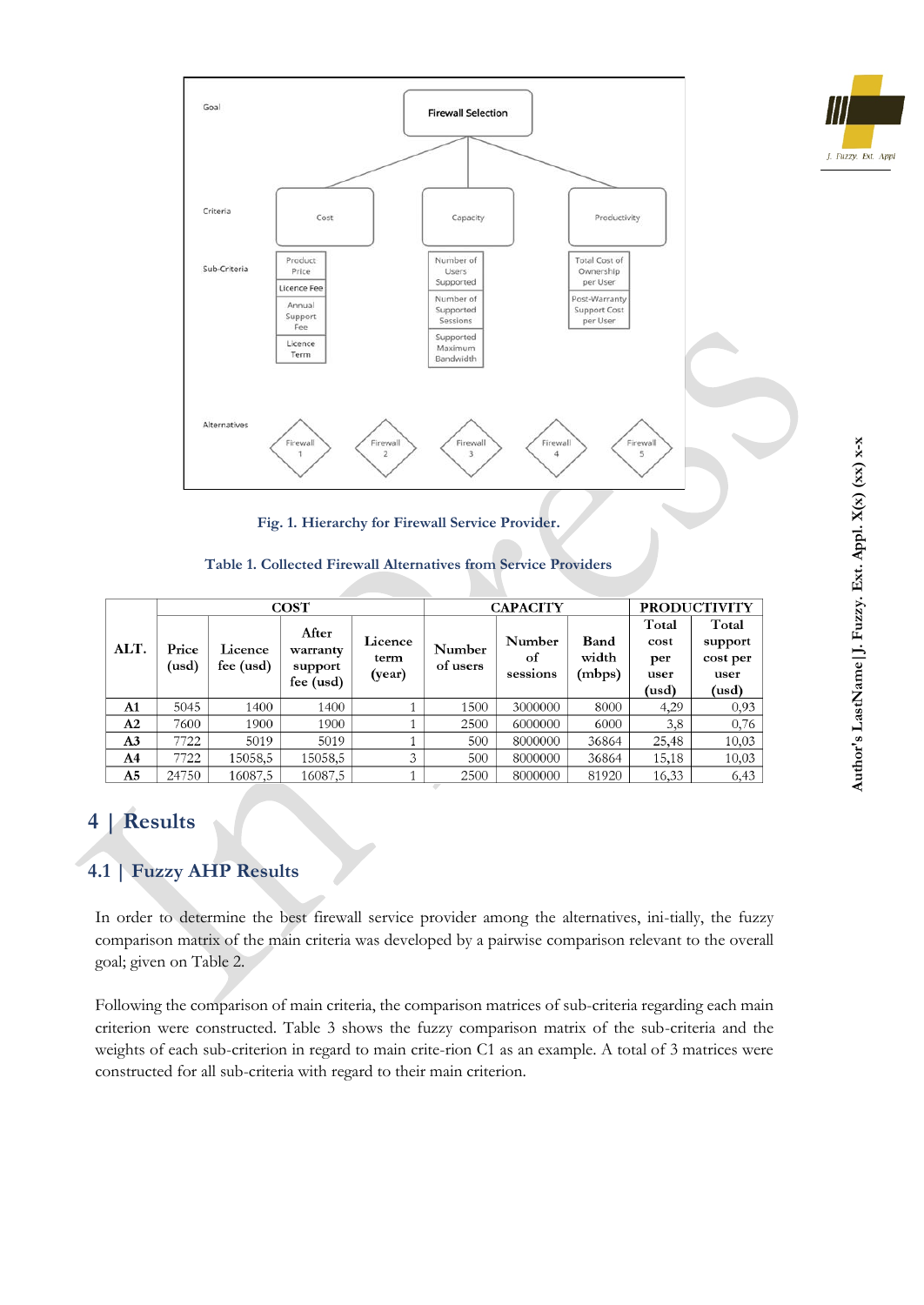

**Table 2. The Fuzzy comparison matrix of main criteria in regard to the overall objective.**

|                | C1            | C <sub>2</sub> | C <sub>3</sub>   | Weight |
|----------------|---------------|----------------|------------------|--------|
| C <sub>1</sub> | 1.0, 1.0, 1.0 | 1.0, 1.0, 1.0  | 1.0, 1.0, 1.0    | 0.318  |
| C <sub>2</sub> | 1.0, 1.0, 1.0 | 1.0, 1.0, 1.0  | 0.25, 0.33, 0.50 | 0.226  |
| C <sub>3</sub> | 1.0, 1.0, 1.0 | 2.0, 3.0, 4.0  | 1.0, 1.0, 1.0    | 0.457  |

\*C1: Cost, C2: Capacity, C3: Productivity

Also, the fuzzy comparison matrices of the firewall alternatives and the weight of each alternative in relation to the corresponding sub-criteria were also constructed. Table 4 shows the alternatives' fuzzy comparison matrix regarding sub-criterion C11. A total of 9 matrices were constructed for all alternatives in regard to their sub-criteria.

#### **Table 3. The fuzzy comparison matrix of the sub-criteria in regard to main criterion C1.\***

| C1              | C11                 | C <sub>12</sub>     | C <sub>13</sub> | C <sub>14</sub> | Weight |
|-----------------|---------------------|---------------------|-----------------|-----------------|--------|
| C <sub>11</sub> | 1.0, 1.0, 1.0       | 0.17, 0.20, 0.25    | 6.0, 7.0, 8.0   | 6.0, 7.0, 8.0   | 0.274  |
| C <sub>12</sub> | 4.0, 5.0, 6.0       | 1.0, 1.0, 1.0       | 6.0, 7.0, 8.0   | 6.0, 7.0, 8.0   | 0.609  |
| C <sub>13</sub> | 0.125, 0.143, 0.167 | 0.125, 0.143, 0.167 | 1.0, 1.0, 1.0   | 1.0, 1.0, 1.0   | 0.058  |
| C <sub>14</sub> | 0.125, 0.143, 0.167 | 0.125, 0.143, 0.167 | 1.0, 1.0, 1.0   | 1.0, 1.0, 1.0   | 0.058  |

\* Only one of total of 3 tables is given here. C1: Cost

\*\*C11: Product Price, C12: License Fee, C13: Annual Support Fee, C14: License Term

#### **Table 4. The fuzzy comparison matrix of the alternatives in regard to sub-criterion C11.\***

| C <sub>11</sub> | A1               | A <sub>2</sub> | A <sub>3</sub> | A4            | A5                  | Weight |
|-----------------|------------------|----------------|----------------|---------------|---------------------|--------|
| A1              | 1.0, 1.0, 1.0    | 2.0, 3.0, 4.0  | 2.0, 3.0, 4.0  | 2.0, 3.0, 4.0 | 0.167, 0.20, 0.25   | 0.189  |
| A <sub>2</sub>  | 0.25, 0.33, 0.50 | 1.0, 1.0, 1.0  | 1.0, 1.0, 1.0  | 1.0, 1.0, 1.0 | 0.125, 0.143, 0.167 | 0.079  |
| A <sub>3</sub>  | 0.25, 0.33, 0.50 | 1.0, 1.0, 1.0  | 1.0, 1.0, 1.0  | 1.0, 1.0, 1.0 | 0.125, 0.143, 0.167 | 0.073  |
| A <sup>4</sup>  | 0.25, 0.33, 0.50 | 1.0, 1.0, 1.0  | 1.0, 1.0, 1.0  | 1.0, 1.0, 1.0 | 0.125, 0.143, 0.167 | 0.073  |
| A <sub>5</sub>  | 4.0, 5.0, 6.0    | 6.0, 7.0, 8.0  | 6.0, 7.0, 8.0  | 6.0, 7.0, 8.0 | 1.0, 1.0, 1.0       | 0.591  |
|                 |                  |                |                |               |                     |        |

\* Only one of total of 9 tables is given here. \*\*C11: Product Price

The weights of alternatives regarding each main criterion were determined by add-ing the weights per alternative multiplied by the weights of the relative sub-criteria. The data of main criterion C1 is given on Table 5 as an example.

#### **Table 5. The combination matrix of weights: Sub-criteria of main criterion C1**

|                | C <sub>11</sub> | C <sub>12</sub> | C <sub>13</sub> | C <sub>14</sub> | Sum      |
|----------------|-----------------|-----------------|-----------------|-----------------|----------|
| A <sub>1</sub> | 0.051833        | 0.169739        | 0.016268        | 0.0053          | 0.24314  |
| A <sub>2</sub> | 0.020109        | 0.158584        | 0.015199        | 0.0053          | 0.199192 |
| A <sub>3</sub> | 0.020109        | 0.124394        | 0.011922        | 0.0053          | 0.161725 |
| AA             | 0.020109        | 0.078152        | 0.00749         | 0.03717         | 0.142921 |
| A <sub>5</sub> | 0.16208         | 0.078152        | 0.00749         | 0.0053          | 0.253022 |

\* Only one of total of 3 tables is given here.

\*\*C11: Product Price, C12: License Fee, C13: Annual Support Fee, C14: License Term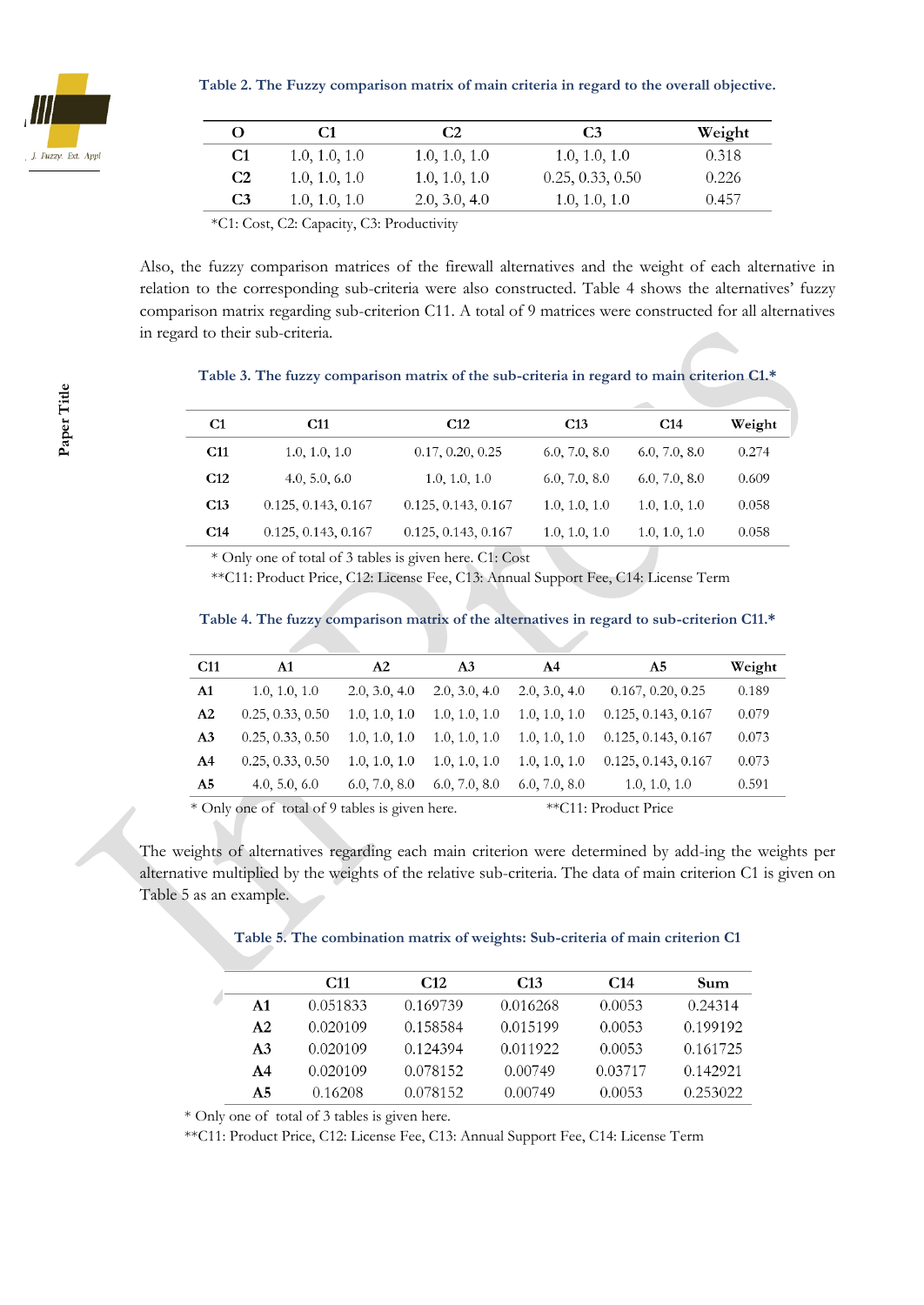# **4.2 | TOPSIS Results**



In order to rank the alternative locations, the TOPSIS approach is used. TOPSIS uses the fuzzy AHPcalculated priority weights of alternative firewall services with respect to criteria, as shown in Table 6 below. Table 7 displays the weighted normalized decision matrix.

|                | C <sub>1</sub> | C <sub>2</sub> | C <sub>3</sub> |
|----------------|----------------|----------------|----------------|
| $\mathbf{A}1$  | 0.243140203    | 0.068287289    | 0.413816441    |
| A2             | 0.199192236    | 0.105126926    | 0.413816441    |
| A <sub>3</sub> | 0.161725021    | 0.179397788    | 0.034640886    |
| A4             | 0.14292085     | 0.179397788    | 0.065099432    |
| A5             | 0.253021692    | 0.46779021     | 0.072626801    |

#### **Table 6. The priority weights of alternative services with respect to criteria.**

|  | Table 7. The weighted normalized decision matrix |  |
|--|--------------------------------------------------|--|
|  |                                                  |  |

|                | C <sub>1</sub> | C <sub>2</sub> | C <sub>3</sub> |
|----------------|----------------|----------------|----------------|
| $\mathbf{A}$ 1 | 0.168769924    | 0.028166048    | 0.318115089    |
| A2             | 0.1382645      | 0.043361071    | 0.318115089    |
| A <sub>3</sub> | 0.112257533    | 0.073995127    | 0.026629654    |
| A <sub>4</sub> | 0.09920507     | 0.073995127    | 0.050044197    |
| A <sub>5</sub> | 0.175628922    | 0.192946615    | 0.055830748    |
|                |                |                |                |

The ranking of alternative services is calculated below using the TOPSIS algorithm. Table 8 provides the results of the examination and the final ranking of firewall service choices.

|                | $S_i^*$     | $S_{i}$     | <b>C</b> <sub>i</sub> |
|----------------|-------------|-------------|-----------------------|
| $\mathbf{A}$ 1 | 0.164923258 | 0.299671534 | 0.645016988           |
| A2             | 0.1541815   | 0.294483084 | 0.656354645           |
| A <sub>3</sub> | 0.321137274 | 0.047651561 | 0.129210965           |
| AA             | 0.303071055 | 0.05146402  | 0.145159177           |
| A <sub>5</sub> | 0.262284342 | 0.183972673 | 0.412257212           |
|                |             |             |                       |

The final score showed that firewall service provider alternative A2 is the most convenient provider followed by alternative A1. Hence the integrated Fuzzy-AHP and TOPSIS models revealed that the problem of corporate firewall service provider selection can be addressed in a systemic and effective manner.

### **5 | Conclusion**

In this study, a multi-criteria decision support model was used for the process of determining a proper firewall service provider, which is a problem that IT experts and managers have difficulty in making decisions.

This study was conducted to determine the most suitable service among the alternatives that can satisfy the firewall requirements of an institution and have technical-ly similar features. In order to tackle this, the data received from experts working as managers, academics and engineers were used. Cost, capacity, productivity criteria and their respective sub-criteria were evaluated by experts. The alternative service providers used in this study were generated by using the actual data in the price offer received from the sales distributors in order to reflect the real market conditions. Using the suggested criteria and the data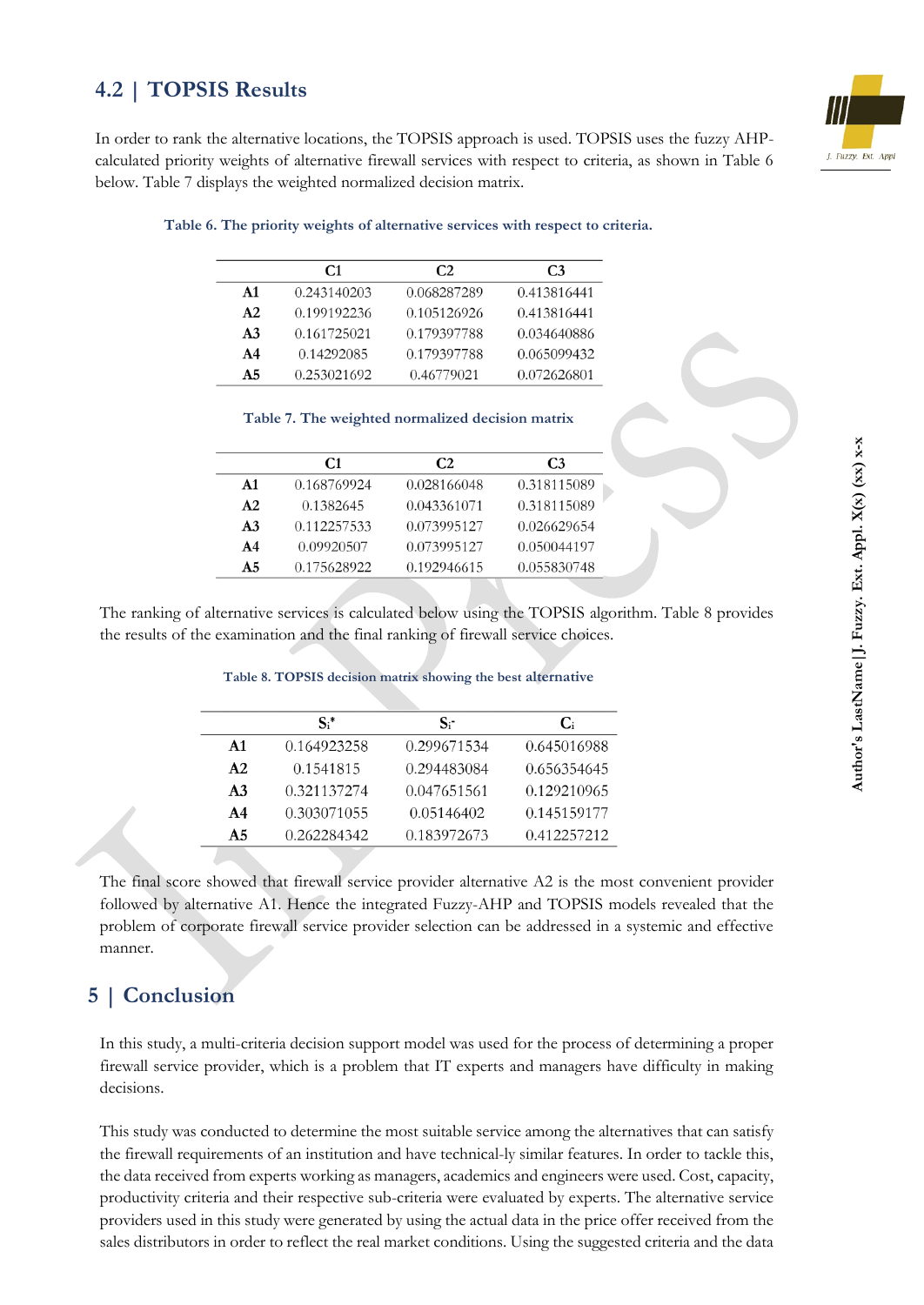

obtained, alternatives were listed using the combination of fuzzy-AHP and TOPSIS approaches and the calculation steps in the rankings were presented.

The fuzzy-AHP model considered in this study has been shown to be simple, less time-consuming and requiring less computing power [13]. Fuzzy-AHP does not re-quire complex mathematical operations, making it simple to deal with multi-attribute decision-making issues like choosing a firewall service provider and TOPSIS is an easy to use method to rank the alternatives and identify the best one which is close to the PIS and far from the NIS. Therefore, in this study the combination of these two approaches are preferred in order to reach the best solution.

Considering the previous studies mentioned in the introduction, a solution proposal ranking the firewall service provider alternatives is new in the literature. Hence when this study is considered to be a decisionmaking problem which has not been previ-ously discussed in the literature, it differentiates from others by providing network administrators a new perspective for selecting the best firewall alternative for their institutions. In future studies, the alternatives of this study can be extended and more firewall alternatives can be added or different methods can also be conducted and all of these methods can be compared amongst each other to address the issue of choos-ing a proper firewall alternative. In addition, the method utilized here may be applied to other decision-making problems in different fields and other industries may also use this method.

#### **References**

- [1] Verizon Data Breach Report (2019).
- Wen, H. J., Tarn, J. H. M. (1998). Internet security: a case study of firewall selection. *Information management & computer security*.
- Karaarslan, E. (2003). Ağ Güvenlik Duvarı Çözümü Oluşturulurken Dikkat Edilmesi Gereken Hususlar. Akademik Bilişim.
- [4] Karafili, E., Valenza, F., Chen, Y., Lupu, E. C. (2020, April). Towards a Framework for Automatic Firewalls Configuration via Argumentation Reasoning. In NOMS 2020-2020 IEEE/IFIP Network Operations and Management Symposium (pp. 1-4). IEEE.
- [5] Cronje, G. (2001). Choosing the best firewall. GIAC level one security.
- [6] Schwartz, B. (2004, January). The paradox of choice: Why more is less. New York: Ecco.
- [7] Chakraborty, S. (2011). Applications of the MOORA method for decision making in manufacturing environment. *The International Journal of Advanced Manufacturing Technology*, 54(9-12), 1155-1166.
- [8] Saaty, T. L. (1980). The Analytical Hierarchy Process, Mc Graw Hill, New York.
- [9] Bevilacqua, M., D'Amore, A., Polonara, F. (2004). A Multi-Criteria Decision Approach to Choosing the Optimal Blanching-Freezing System. *Journal of Food Engineering*, 63, 253-263.
- Zadeh, L.A. (1965). Fuzzy Sets. *Information Control*, 8, 338–353.
- Bellman, R. E., Zadeh, L. A. (1970). Decision-making in a fuzzy environment. *Management Science*, 17(4), B-141.
- Van laarhoven, P.J.M., Pedrycz, W. (1983). A fuzzy extension of Saaty's priority theory. *Fuzzy Sets and Systems*, 11, 229–24.
- Chang, D.Y. (1996). Applications of the extent analysis method on fuzzy AHP. *Eur. J. Oper. Res*., 95, 649– 655.
- [14] Cheng, C.H., Yang, K.L., Hwang, C.L. (1999). Evaluating attack helicopters by AHP based on linguistic variable weight. *Eur. J. Oper. Res*., 116(2), 423–443.
- [15] Mikhailov, L. (2002). Fuzzy analytical approach to partnership selection in formation of virtual enterprises. *Omega*, 30(5), 393-401.
- [16] Kahraman, C., Cebeci, U., Da, R. (2004). Multi-Criterion Comparison of Catering Service Companies Using Fuzzy AHP: The Case of Turkey. *International Journal of Production Economics*, 87, 171-184.
- [17] Chan, F. T., Kumar, N., Tiwari, M. K., Lau, H. C., Choy, K. (2008). Global supplier selection: a fuzzy-AHP approach. *International Journal of Production Research*, 46(14), 3825-3857.